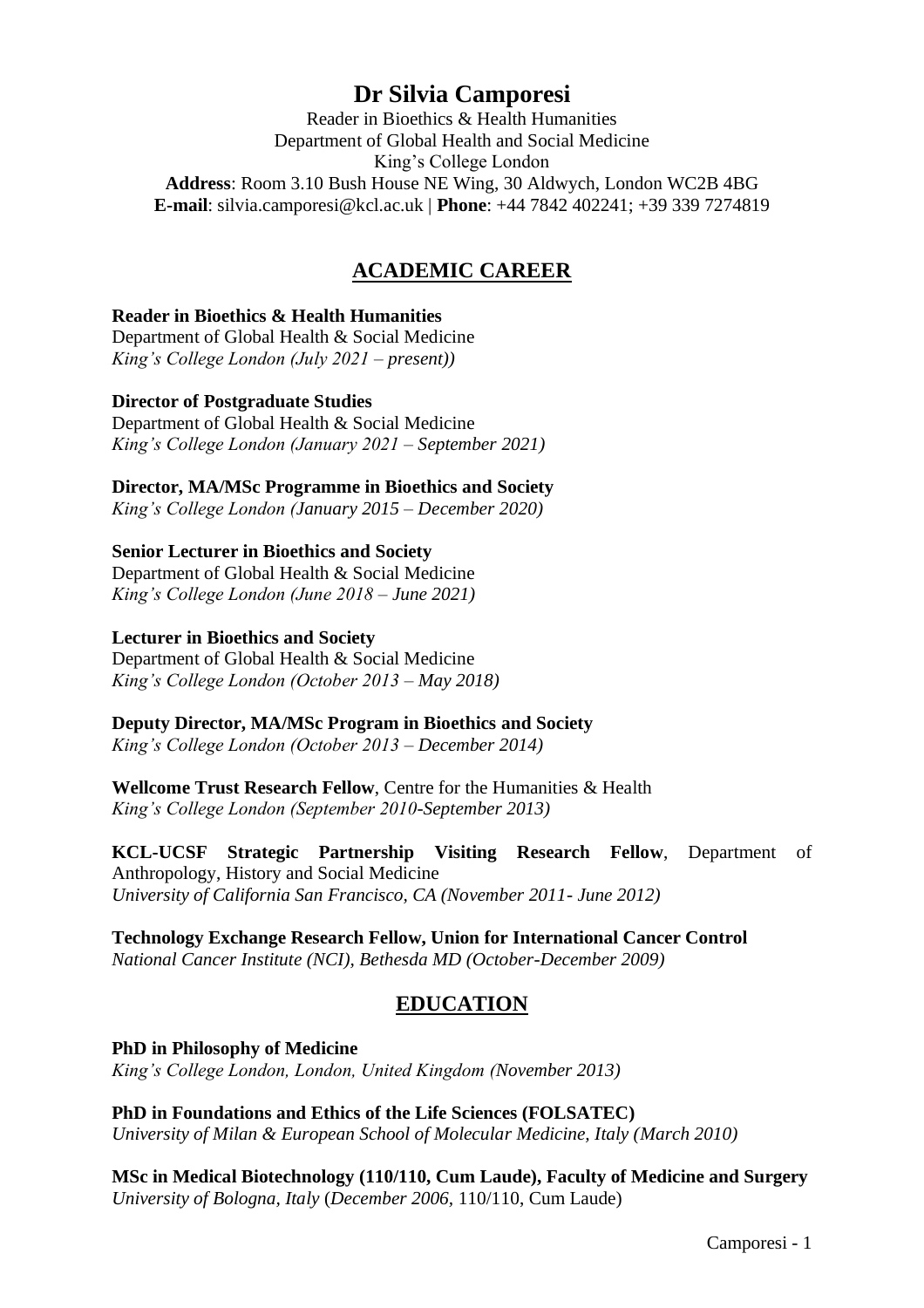#### **Erasmus Mundus Fellow**

*Technische Universitaet Berlin, Germany (September 2004 – March 2005)*

**BSc in Biotechnology (110/110, Cum Laude)**, Faculty of Pharmacy and Biotechnology Alma Mater Studiorum University of Bologna, Italy (*July 2004*)

# **RESEARCH OUTPUTS**

## **Peer-Reviewed Publications**

- 1. **Camporesi, S**., Angeli F., Dal Fabbro G (2022) Mobilization of expert knowledge and advice for the management of the COVID-19 emergency in Italy in 2020. Accepted, in press for *Humanities and Social Sciences Communications* doi 10.1057/s41599-022- 01042-6
- 2. **Camporesi, S.,** (2021) [La bioetica come professione e l'expertise in materia bioetica:](http://scienceandethics.fondazioneveronesi.it/wp-content/uploads/2022/01/Rivista-FUV-2021_Camporesi.pdf)  [riflessioni pedagogiche sullo sviluppo di un curriculum di master di secondo livello in](http://scienceandethics.fondazioneveronesi.it/wp-content/uploads/2022/01/Rivista-FUV-2021_Camporesi.pdf)  [bioetica e scienze sociali in ambito anglosassone](http://scienceandethics.fondazioneveronesi.it/wp-content/uploads/2022/01/Rivista-FUV-2021_Camporesi.pdf) *The Future of Science and Ethics* 6 (21) 75-82 doi. 10.53267/20210107
- 3. **Camporesi, S.** & M. Hämäläinen (2021) The construction of categories in sport: Unfair Advantages, Equality of Opportunity and Strict Attainability. *European Journal of Sports Sciences* 1-13, 1492-99.
- 4. Angeli, F., **Camporesi, S**., & Dal Fabbro, G. (2021). The COVID-19 wicked problem in public health ethics: conflicting evidence, or incommensurable values?. *Humanities and Social Sciences Communications*, *8*(1), 1-8.
- 5. Bheekhun, Z., Lee, G., & **Camporesi, S**. (2021). Challenges of an 'infodemic': Separating fact from fiction in a pandemic. *International emergency nursing*, *57*, 101029.
- *6.* **Camporesi, S. &** M. Hämäläinen (2020) A local criterion of fairness in sport comparing the property advantages of Caster Semenya and Eero Mäntyranta with implications for the construction of categories in sport. *Bioethics*, 35(3), 262-269
- 7. N Macklon, **S Camporesi,** R Vassena, KK Ahuja (2020 ) [Reproduction, Technology and](javascript:void(0))  [Society-a new section in RBMO](javascript:void(0)) Online. *Reproductive BioMedicine Online***.** 41 (3), 351
- 8. **Camporesi, S**. (2020) It Didn't Have to be This Way: Reflections on the Ethical Justification of the Running Ban in Northern Italy in Response to the 2020 COVID-19 Outbreak. *Bioethical Inquiry* 17(4), 643-648.
- 9. **Camporesi, S.** (2020) The legacy of Caster Semenya: Examining the normative basis for the construction of categories in sport. *Journal of Medical Ethics*, *46*(9), 597-598
- *10.* **Camporesi, S.**, & Mori, M. (2020) Ethicists, doctors and triage decisions: who should decide, and on what basis? *Journal of Medical Ethics* Published Online First: 10 July 2020. doi: 10.1136/medethics-2020-106499 [2]
- 11. **Camporesi, S**., (2020). The trouble with turning to nature. *Science* 368 (6489), 374
- 12. **Camporesi, S.,** Cavaliere, G. (2020) Can bioethics be an honest way of making a living? A reflection on normativity, governance and expertise *Journal of Medical Ethics 47*(3), 159-163.
- 13. **Camporesi, S.**, Cavaliere, G. (2019) We cannot all be ethicists. *Nature* 575 (7784), 596- 596
- 14. **Camporesi, S.** (2019) When does an advantage become unfair? Empirical and normative concerns in the Semenya's case. *Journal of Medical Ethics* 45:700-704.
- 15. **Camporesi, S**. (2018) Crispr Pigs, Pigoons and the Future of Organ Transplantation: An Ethical Investigation of the Creation of Crispr-Engineered Humanised Organs in Pigs. *Ethics & Politics* 35-52 doi [10.13137/1825-5167/22584](https://doi.org/10.13137/1825-5167/22584)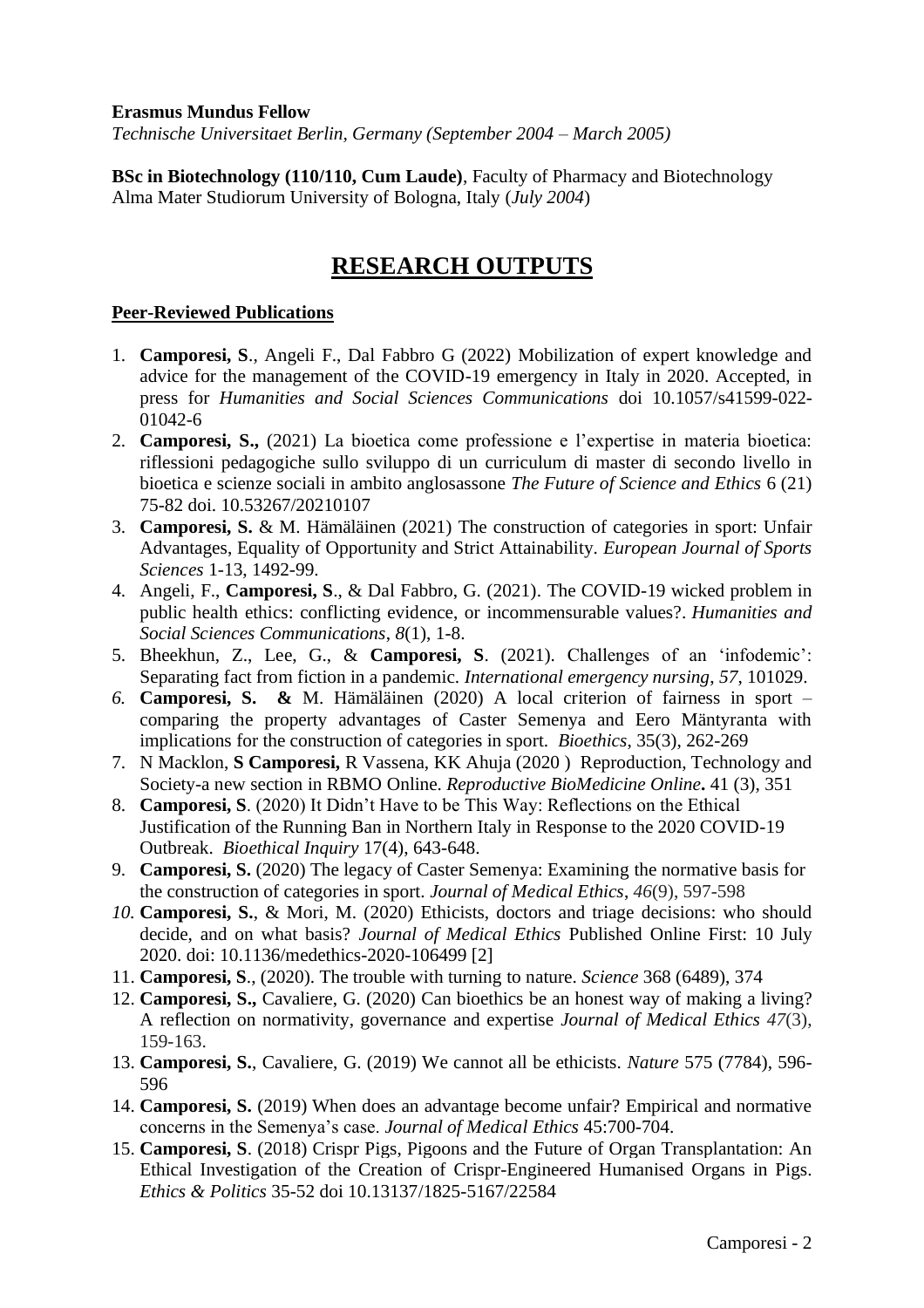- 16. **Camporesi, S**., & Cavaliere, G. (2018). Eugenics and Enhancement in Contemporary Genomics. In S. Gibbon, B. Prainsack, S. Hilgartner, & J. Lamoreaux (Eds.), *Handbook of Genomics, Health & Society* (pp 195-202). Abingdon, UK: Routledge. ISBN: 978-11- 382-1195-7.
- 17. **Camporesi, S**. (2018) A question of 'fairness': Why ethics should factor in the Court of Arbitration for Sport's decision on the IAAF Hyperandrogenism Regulations *British Journal of Sports Medicine,* 53:797-798.
- 18. Frith, L., Hooper, C., **Camporesi, S.,** Douglas, T., Smajdor, A., Nottingham, E., ... & Huxtable, R. (2018). Institute of Medical Ethics Guidelines for confirmation of appointment, promotion and recognition of UK bioethics and medical ethics researchers. *Journal of Medical Ethics*, 44 (5), 289-291
- 19. Franklin, S., Ospina Betancurt J, **Camporesi S**. (2018) What statistical data of observational performance can tell us and what they cannot – the case of Dutee Chand vs AFI & IAAF. *British Journal of Sport Medicine* 52 (7), 420-421
- 20. **Camporesi, S** (2018) Rearranging Deck Chairs on a Sinking Ship? Some Reflections on Ethics and Reproduction Looking Back at 2017 and Ahead at 2018 *Bioethical Inquiry* 15(1):7-13
- 21. **Camporesi, S**. (2017). Bioethics and Biopolitics: Presents and Futures of Reproduction. *Journal of Bioethical Inquiry.* 14(2), 177-181.
- 22. **Camporesi, S.**, & McNamee, M. (2017). Philosophy of Sports Medicine. In T. Schramme & S. Edwards (Eds.), *Handbook of the Philosophy of Medicine* (pp. 741–755). Dordrecht: Springer Netherlands. ISBN 978-94-017-8689-8.
- 23. **Camporesi, S**. (2017). An Alternative Solution to Lifting the Ban on Doping: Breaking the Payoff Matrix of Professional Sport by Shifting Liability Away from Athletes. *Sport, Ethics and Philosophy*, 1-10.
- 24. **Camporesi, S**. Davis M, Vaccarella M (2017). Investigating public trust in expert knowledge: ethics, narrative, and engagement. *Journal of Bioethical Inquiry*. 14(1), 23- 30.
- 25. **Camporesi, S.**, & Cavaliere, G. (2016). Emerging ethical perspectives in the clustered regularly interspaced short palindromic repeats genome-editing debate. *Personalized Medicine*, *13*(6), 575–586.
- 26. **Camporesi, S.**, & Maugeri, P. (2016). Unfair Advantage and the Myth of the Level Playing Field in IAAF and IOC Policies on Hyperandrogenism: when is it fair to be a woman? In S. Montañola & A. Olivesi (Eds.), *Gender Testing in Sport: Ethics, cases and controversies* (pp. 46–59). New York: Routledge. ISBN: 978-11-383-0865-7
- 27. **Camporesi, S.**, & McNamee, M. J. (2016). Ethics, genetic testing, and athletic talent: children's best interests, and the right to an open (athletic) future. *Physiological Genomics*, *48*(3), 191–195.
- 28. **Camporesi, S.** & McNamee, M. **(2016)** Gene Transfer for Pain: A tool to cope with the intractable, or an unethical endurance enhancing technology? In Caplan, A. L., & Parent, B. (Eds.) *Ethics of Sport: Essential Readings* (pp 511-525). Oxford, University of Oxford Press ISBN: 978-01-902-1099-1
- 29. Zeng, X., Zannoni, L., Löwy, I., & **Camporesi, S.** (2016). Localizing NIPT: Practices and meanings of non-invasive prenatal testing in China, Italy, Brazil and the UK. *Ethics, Medicine and Public Health*, *2*(3), 392–401.
- 30. **Camporesi, S.** (2016). Ethics of Regulating Competition for Women with Hyperandrogenism. *Clinics in Sports Medicine*, *35*(2), 293–301.
- 31. Webborn, N., Williams, A., McNamee, M., Bouchard, C., Pitsiladis, Y., Ahmetov, I., Ashley, E., **Camporesi S.**, et al. (2015). Direct-to-consumer genetic testing for predicting sports performance and talent identification: Consensus statement. *British Journal of Sports Medicine*, *49*(23), 1486–1491.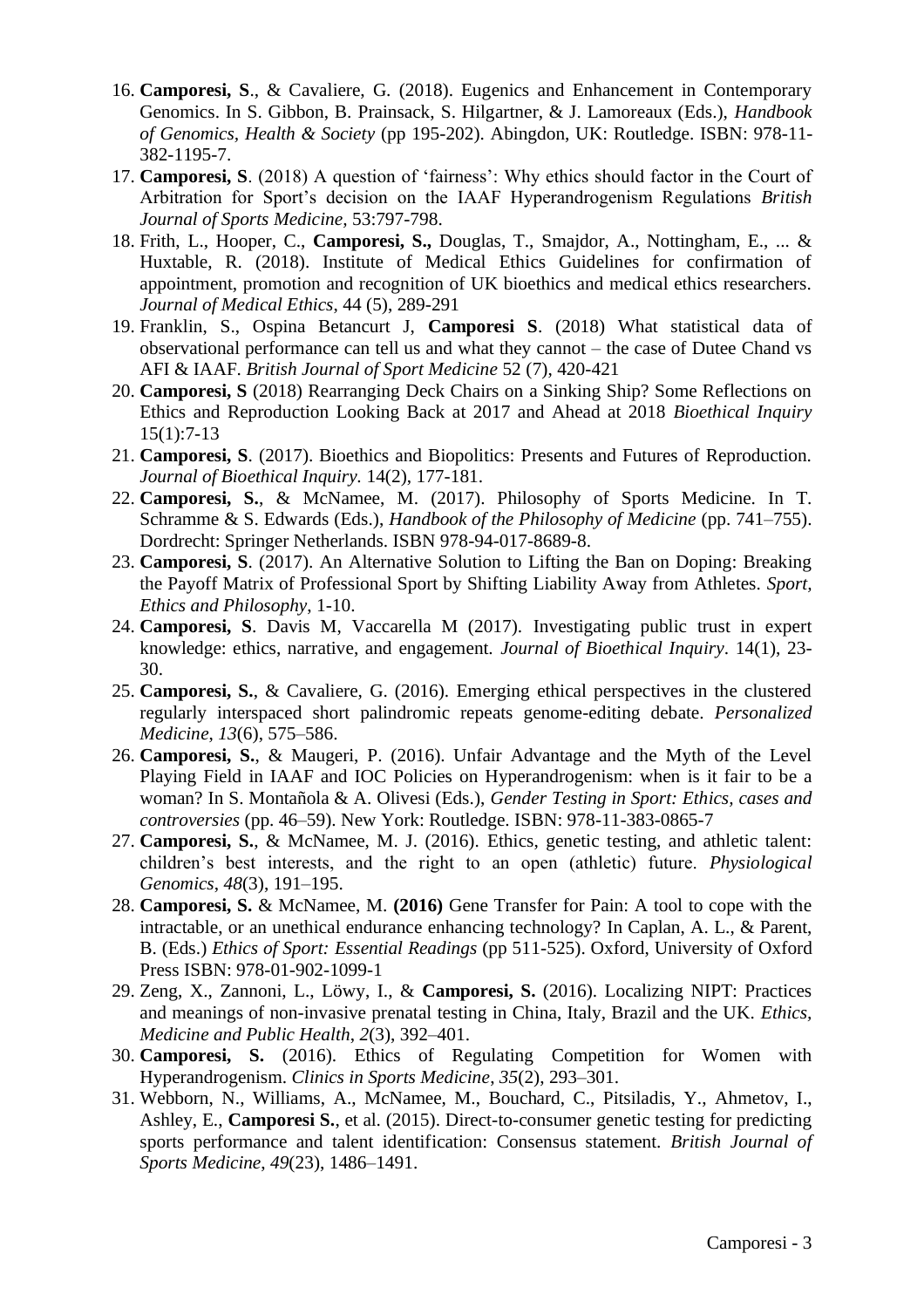- 32. **Camporesi, S.** (2015). Bioethics and Sport. In M. J. McNamee & W. J. Morgan (Eds.), *Routledge Handbook of the Philosophy of Sport* (pp. 81–97). Abingdon: Routledge. ISBN: 978-11-382-9496-7
- 33. **Camporesi, S.**, & McNamee, M. J. (2014). Performance enhancement, elite athletes and anti doping governance: comparing human guinea pigs in pharmaceutical research and professional sports. *Philosophy, Ethics, and Humanities in Medicine*, *9*(1), 4.
- 34. **Camporesi, S.**, & Knuckles, J. A. (2014). Shifting the burden of proof in doping: lessons from environmental sustainability applied to high-performance sport. *Reflective Practice*, *15*(1), 106–118.
- 35. **Camporesi, S.**, & McNamee, M. J. (2013). Is There a Role for Genetic Testing in Sports? In *Encyclopedia of Life Sciences*. Chichester, UK: John Wiley & Sons, Ltd.
- 36. **Camporesi, S.** (2013). Bend it like Beckham! The Ethics of Genetically Testing Children for Athletic Potential. *Sport, Ethics and Philosophy*, *7*(2), 175–185.
- 37. Karkazis, K., Jordan-Young, R., Davis, G., & **Camporesi, S.** (2012). Out of Bounds? A Critique of the New Policies on Hyperandrogenism in Elite Female Athletes. *American Journal of Bioethics*, *12*(7), 3–16.
- 38. **Camporesi, S.**, & McNamee, M. J. (2012). Gene Transfer for Pain: A tool to cope with the intractable, or an unethical endurance-enhancing technology? *Life Sciences, Society and Policy*, *8*(1), 20-31.
- 39. Maddock, C., **Camporesi, S.**, Lewis, I., Ahmad, K., & Sullivan, R. (2012). Online information as a decision making aid for cancer patients: Recommendations from the Eurocancercoms project. *European Journal of Cancer*, *48*(7), 1055–1059.
- 40. **Camporesi, S.**, & Mameli, M. (2012). The Context of Clinical Research and Its Ethical Relevance: The COMPAS Trial as a Case Study. *American Journal of Bioethics*, *12*(1), 39–40.
- 41. Sullivan, R., Peppercorn, J., Sikora, K., Zalcberg, J., … **Camporesi, S.**, et al. (2011). Delivering affordable cancer care in high-income countries. *The Lancet Oncology*, *12*(10), 933–980.
- 42. **Camporesi, S.**, & Maugeri, P. (2011). Genetic Enhancement in Sports: The Role of Reason and Private Rationalities in the Public Arena. *Cambridge Quarterly of Healthcare Ethics*, *20*(2), 248–257.
- 43. **Camporesi, S.**, Bottalico, B., & Zamboni, G. (2011). Can We Finally "See" Pain? Brain Imaging Techniques and Implications for the Law. *Journal of Consciousness Studies*, *18*(9–10), 257–276.
- 44. Pritchard-Jones, K., Lewison, G., **Camporesi, S.**, Vassal, G., Ladenstein, R., et al. (2011). The state of research into children with cancer across Europe: new policies for a new decade. *Ecancermedicalscience*, *5*, 210.
- 45. **Camporesi, S.** (2010). Choosing Deafness with Preimplantation Genetic Diagnosis: An Ethical Way to Carry on a Cultural Bloodline? *Cambridge Quarterly of Healthcare Ethics*, *19*(1), 86.
- 46. **Camporesi, S.**, & Maugeri, P. (2010). Caster Semenya: sport, categories and the creative role of ethics. *Journal of Medical Ethics*, *36*(6), 378–379.
- 47. **Camporesi, S.** (2010). A North-European perspective challenges the UK NICE system for resource allocation. *Ecancermedicalscience* 17;4. doi: 10.3332/ecancer.2010.ed7
- 48. Zentilin, L., Puligadda, U., Lionetti, V., Zacchigna, S., … **Camporesi, S.**, et al. (2010). Cardiomyocyte VEGFR-1 activation by VEGF-B induces compensatory hypertrophy and preserves cardiac function after myocardial infarction. *The FASEB Journal*, *24*(5), 1467– 1478.
- 49. **Camporesi, S.** (2008). Oscar Pistorius, enhancement and post-humans. *Journal of Medical Ethics*, *34*(9), 639–639.
- 50. **Camporesi, S.**, & Boniolo, G. (2008). Fearing a non-existing Minotaur? The ethical challenges of research on cytoplasmic hybrid embryos. *Journal of Medical Ethics*, *34*(11), 821–825.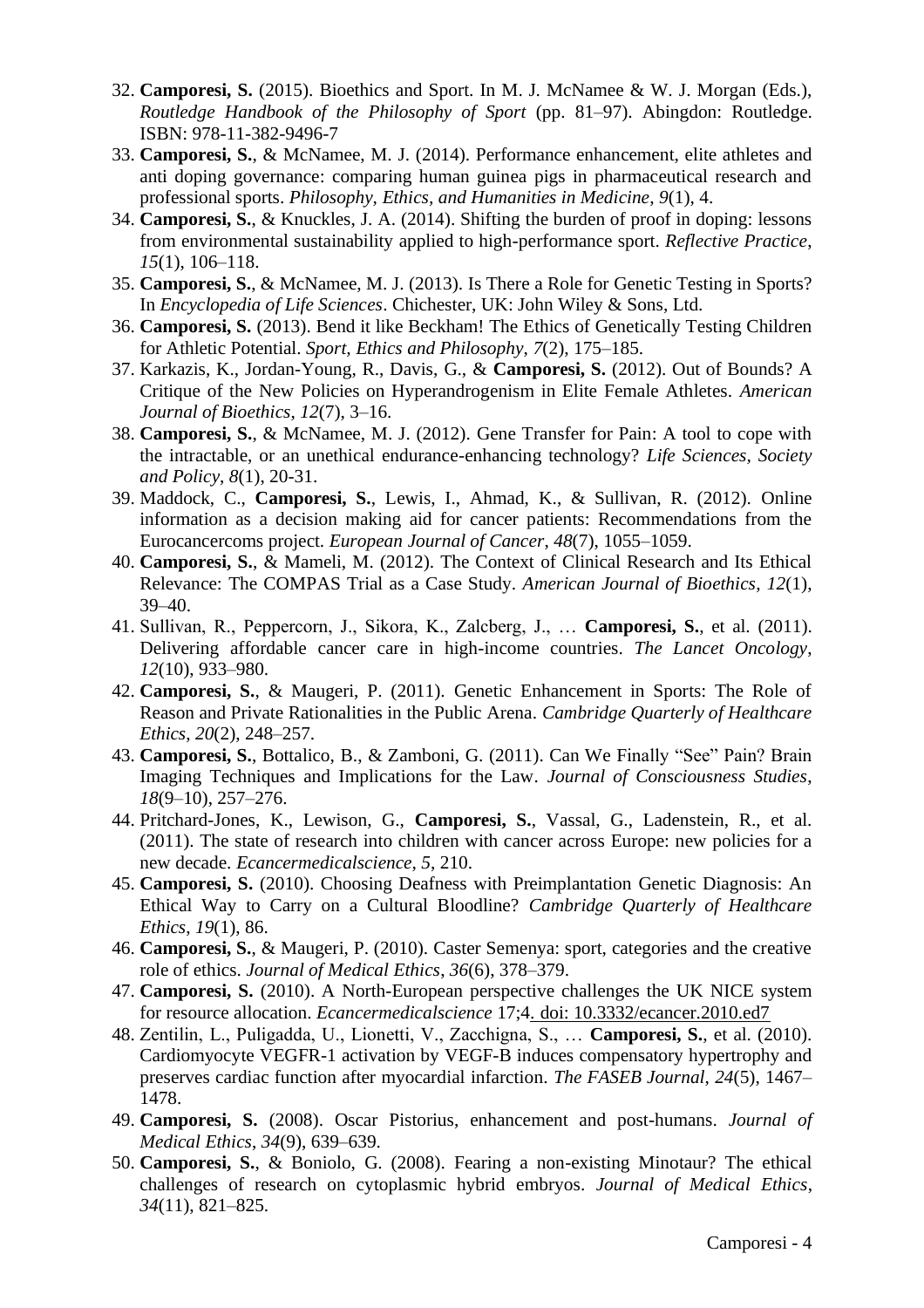- 51. **Camporesi, S**., & Bortolotti, L. (2008). Reproductive cloning in humans and therapeutic cloning in primates: is the ethical debate catching up with the recent scientific advances?. *Journal of Medical Ethics*, *34*(9), e15-e15.
- 52. **Camporesi, S.** (2007). The context of embryonic development and its ethical relevance. *Biotechnology journal*, 2(9), 1147-1153.

# **BOOKS/MONOGRAPHS**

**Camporesi S**, McNamee M. (2018) *Bioethics, Genetics & Sport*. Abingdon, UK: Routledge (232 pp). ISBN: 9781138892248 (paperback) and 9781138892231 (hardback). www.routledge.com/Bioethics-Genetics-and-Sport/Camporesi-McNamee/p/book/9781138892248

**Camporesi, S.** (2014). *From bench to bedside, to track & field: the context of enhancement and its ethical relevance*. San Francisco, CA: University of California Medical Humanities Press. (175 pp). ISBN: 978-0-9889865-4-1 http://ucmedicalhumanitiespress.com/books/from-bench-to-bedside-to-track-field/

# **PEER RECOGNITION**

**Member, International Tennis Classification Wheelchair Tennis Expert Group**  Invited Member (February 2021 – Present)

**Member, Ethics Expert Advisory Group, World Anti-Doping Agency** Invited Member (January 2021 – Present)

**Trustee, Institute of Medical Ethics** Elected Position (December 2020 – Present)

# **Member of Ethics Committee, LUISS University**

Invited Member (July 2020 – Present)

**Gender Identity Development Service (GIDS) Ethics and Law Sounding Board, Tavistock and Portman Foundation Trust**  Invited Member (July 2019 – Present)

**Research Committee, Institute of Medical Ethics (IME)** Invited Member (September 2014 – Present)

**Journal of Bioethical Inquiry** Associate Editor (November 2016 – Present)

#### **Member of Cognate Faculty Department of Philosophy**

King's College London (October 2013 – present)

**Advisory Board Member, NHS London Covid-19 Dialogue and Deliberation Advisory Group** Invited Member (May 2020 – December 2020)

**Founding Section Editor Reproductive Biomedicine Online, Technology and Society Section**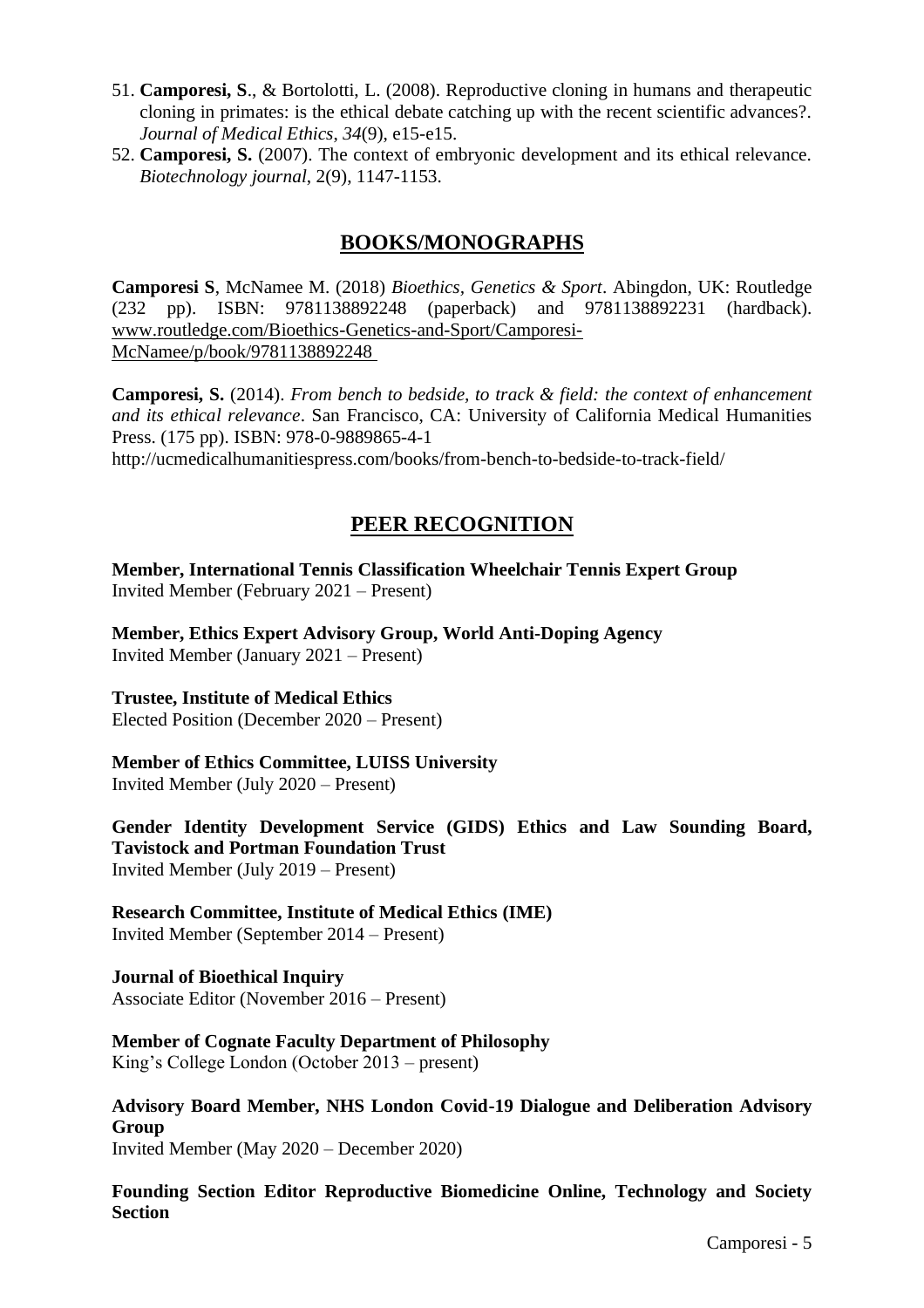# **ACADEMIC LEADERSHIP AND CITIZENSHIP**

#### **Current roles:**

**Postgraduate Education Lead** Department of Global Health & Social Medicine *King's College London (January 2021 – September 2021)* 

**Chair, Biotechnology & Society Research Cluster** Department of Global Health & Social Medicine *King's College London (January 2021 – Present)* 

#### **Past roles:**

Director, MSc Bioethics and Society (March 2015 – December 2020)

Admissions Tutor, MA/MSc Bioethics and Society (September 2013 – December 2020)

Member, Postgraduate Research Studies Committee (March 2019 – December 2020)

Academic Impact Lead, School of Global Affairs (June 2019 – January 2020)

Deputy Chair, Biotechnology & Society Research Cluster (September 2019 – December 2020)

Deputy Chair, GHSM Postgraduate Education Committee (January 2017 – September 2017)

GHSM Career Tutor (September 2013 – June 2017)

GHSM Deputy Senior Tutor (September 2014 – September 2016)

Acting Director, Bioethics & Society MSc (January 2015 – March 2015)

Assistant Director, Bioethics & Society MSc (October 2013 – December 2014)

# **EXTERNAL EXAMINING AND PEER REVIEWING**

**University of Edinburgh, School of Biomedical Sciences, UK** (2019 – 2023) External Examiner for the Intercalated BMedSci with Honours in Bioethics, Law and Society

**REF Assessor, Swansea University, Sport Sciences** June 2020 – June 2021.

**Australian National University, School of Health and Medicine** (2020/21) Referee for Promotion Committee, Levels B-D

**University of Gloucestershire, School of Business** (2020/21)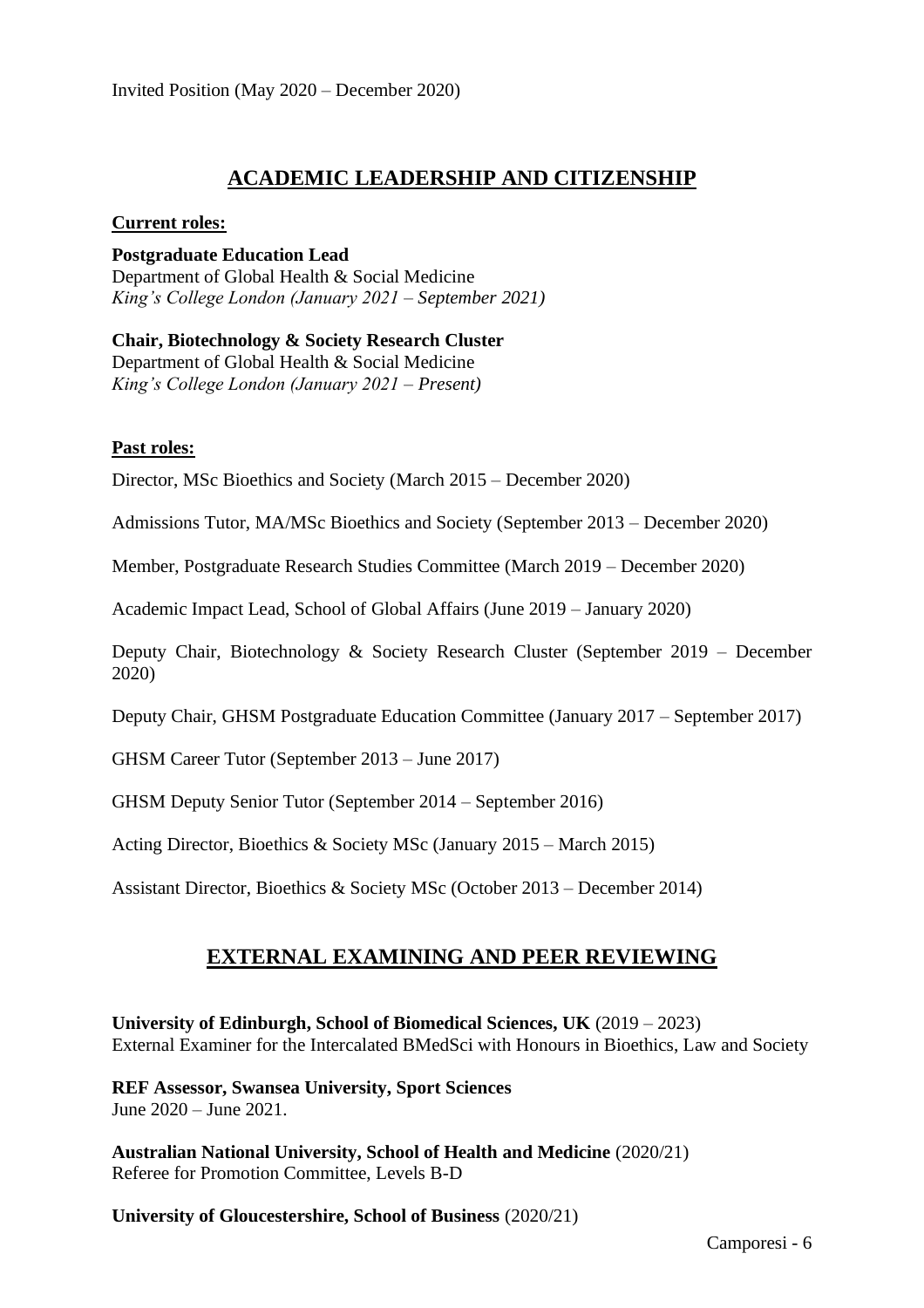External examiner for MSc by Research upgrade for a thesis titled: *Female eligibility regulations in athletics; rational necessity or irrational reaction?* Supervisors: Dr Emily Ryall, Dr Kevin Bampton

#### **University of Manchester** (2017)

External Examiner for a PhD viva in Philosophy. Dissertation: *Persons, Humans and Machines: Ethical and Policy Dimensions of Enhancement Technologies*. Supervisors: Professor John Harris, Professor Margaret Brazier. Co-examiner: Dr Simona Giordano, University of Manchester

#### **University of Aarhus**, **Denmark** (2016)

Selection Committee Member, Appointment of Associate and Assistant Professor in Philosophy of Medicine

In addition, I regularly act as a peer reviewer for a variety of medical ethics, bioethics, applied ethics and philosophy journals, as well as for sport medicine and sport ethics and philosophy journals.

# **GRANT PORTFOLIO**

#### **Evaluating Expert Scientific Advice in the Pandemic – EScAPE**

(August 2020 – December 2021)

*Principal Investigator for the Italy case study for a project evaluating expert scientific advice in the pandemic and funded by the National Science Foundation and the International Network for Government Science Advice (INGSA).*  <http://escapecovid19.org/>

#### **European Social Research Council (ESCR) London Interdisciplinary Social Science Doctoral Training Partnership (LISS-DTP) PhD Fellowship (1st supervisor and sponsor role)**

£70,000 (1.10.2021 – 30.09.2024)

Grant Ref: ES/P000703/1

Project title: "*Genetic sex and uterine donation? Re-examining the Montreal Criteria for the Ethical Feasibility of Uterine Transplantation"*

**European Social Research Council (ESCR) London Interdisciplinary Social Science Doctoral Training Partnership (LISS-DTP) PhD Fellowship (1st supervisor and sponsor role)**

£70,000 (1.10.2019 – 30.09.2022)

Project title: *"Morally neutral objects? Investigating the expert discourses around synthetic embryos in Germany and UK."*

#### **King's Together Multi & Interdisciplinary Research Scheme (Co-PI role)** £19,651.85 (July 2017-January 2018)

Project: "*Building Trust One Block at a Time: A Multi-Disciplinary Approach to Creating a Resilient Anti-Doping Regime in Sport" (with Professor David Cowan, Director of Drug Control Centre, King's College London)*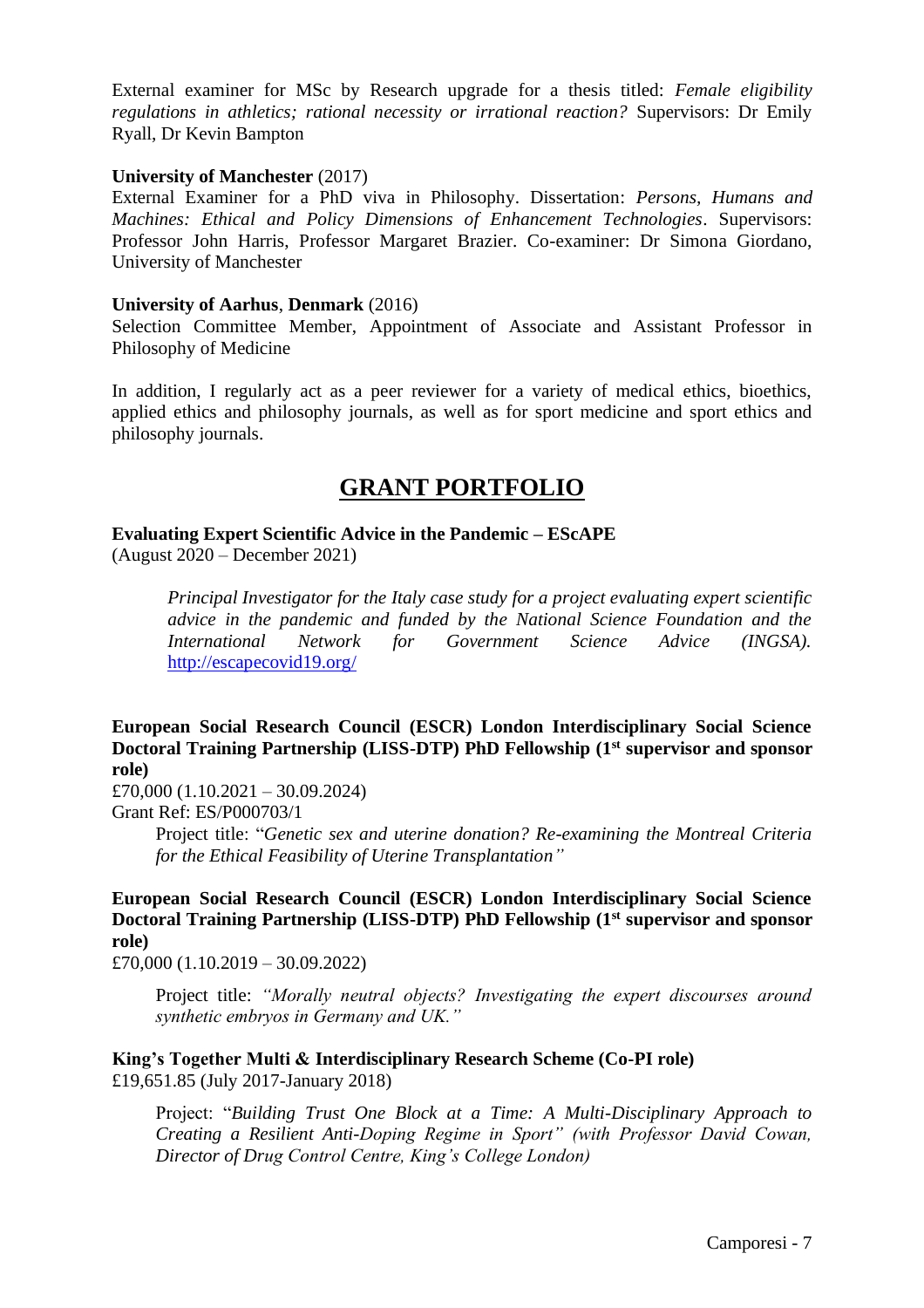# **Wellcome Trust Society & Ethics Ph.D. Fellowship (WT108623/Z/15/Z) (1st Supervisor Role)**

£96,000 (1.102015 – 31.12.2018)

Project Title: "*Preimplantation genetic diagnosis and eugenics: a social moral epistemology approach*"

# **Monash University Faculty Interdisciplinary Research Grant (Co-PI role with Dr Mark Davis, and Dr Maria Vaccarella)**

AUS\$12,265.90 (2015 – 2017)

Project Title: "*Public Trust in Expert Knowledge: Narrative, Ethics and Engagement"* http://bioethicalinquiry.com/public-trust-in-expert-knowledge-141/

**King's College London Faculty of Social Sciences & Public Policy Faculty Education Fund (Supervisor and sponsor role, with Giulia Cavaliere, Sandra Loder and Edgar Rene Ruiz Lopez)**

£4,956.00 (2018)

Project title: *"Bioethics in the Public Square"*

**King's Interdisciplinary Social Sciences and Arts & Humanities Doctoral Training Competition for Innovative doctoral training activities at the interface of Social Sciences and the Arts & Humanities (Principal Investigator role)** £1,440 (2015)

Funding to convene an interdisciplinary doctoral course "Narrative Bioethics" (with Dr. Maria Vaccarella). [https://bioethicsandsocietyatkingscollegelondon.wordpress.com/2015/01/26/social](https://bioethicsandsocietyatkingscollegelondon.wordpress.com/2015/01/26/social-science-and-the-arts-humanities-competition-initiatives-narrative-bioethics-one-of-the-funded-projects/)[science-and-the-arts-humanities-competition-initiatives-narrative-bioethics-one-of-the](https://bioethicsandsocietyatkingscollegelondon.wordpress.com/2015/01/26/social-science-and-the-arts-humanities-competition-initiatives-narrative-bioethics-one-of-the-funded-projects/)[funded-projects/](https://bioethicsandsocietyatkingscollegelondon.wordpress.com/2015/01/26/social-science-and-the-arts-humanities-competition-initiatives-narrative-bioethics-one-of-the-funded-projects/)

#### **Wellcome Trust Ph.D. Studentship (PhD Student Role)**

£92,000 (2010 – 2013)

Wellcome Trust fellowship based at the King's College London Centre for Health and Humanities in the "Concepts of Health and Disease" research strand

# **EDUCATION PORTFOLIO**

#### **Awards and Affiliations**:

Fellow of the Higher Education Academy (2015 – Present)

King's College London **Teaching Excellence Award** Recipient (2015)

# *Curriculum Design and Teaching for Postgraduate courses at King's College London*

- *1.* "Ethics of Clinical Research" (2018 Present) *(designed and taught)*
- *2.* "Critical Bioethics," (2014 Present) *(designed and taught)*
- *3.* "Empirical Bioethics" (2015 2019) *(designed and taught)*
- *4.* "Foundations of Global Health and Social Medicine", (2015 2019) *(taught)*
- 5. "Disability and Enhancement" (School of Law) (2015; 2018) (*contributed to teaching*)
- 6. "Narrative Bioethics" (2016) (*co-designed and taught*)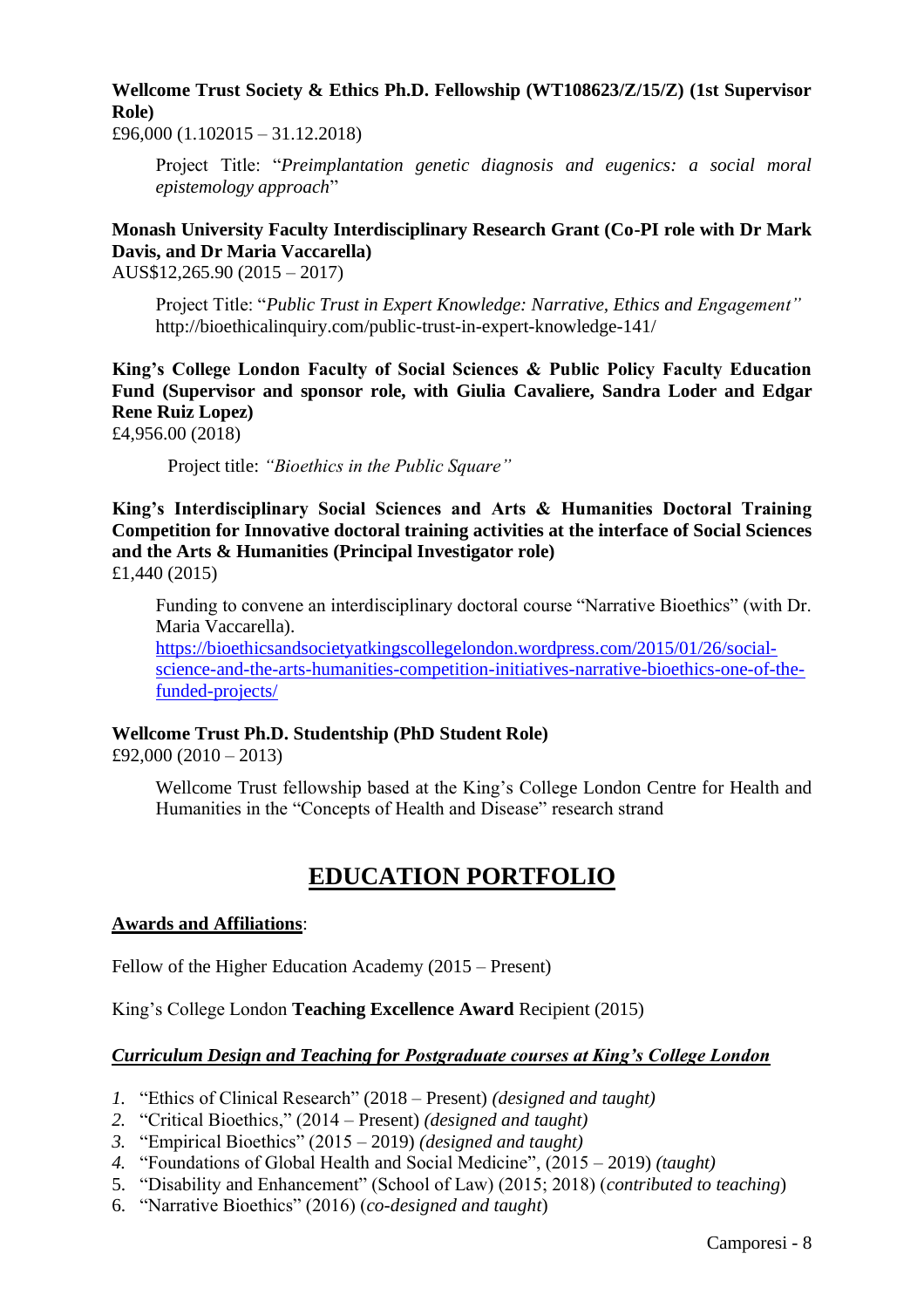- 7. "Themes in the Medical Humanities", (2013 2015) (*contributed to teaching)*
- 8. Ethics and Law in Medicine and Sport" *(designed, scheduled to run in 2023)*

## *Curriculum Design and Teaching for Undergraduate courses at King's College London*

- 1. "Global Health & Social Medicine Dissertation" (2016 2021) (*contributed to teaching*)
- 2. "Ethics of Emerging Biotechnologies" (2017) (*designed*)
- 3. "Key concepts in Social Justice" (2016 2017) (*contributed to teaching)*

#### *Contribution to postgraduate courses outside King's College London*

### **Master's Programme in Sport, Integrity and Ethics, Erasmus Mundus MA Programme (led by KU University Leuven)**

"Sports Values, Fair Play and Integrity" (2020) Leuven, Belgium (3 sessions) "Unfair advantages: testosterone, assistive technology, and race in sport" (2019) Prague, Czech Republic (3 sessions)

### **MSc Practical Ethics, University of Oxford**

"Performance Enhancement in Sport" (2020, 2021) (1 session) "Ethics and Sex Classification in Sport" (2019) (1 session)

#### **MSc in Assisted Reproduction, Barcelona School of Management, Pompeu Fabra University**

"*Disability, Identity and Prenatal Screening*" (2020/2021) (2 sessions)

### **PhD in Medical Humanities and PhD in Molecular Medicine, European School of Molecular Medicine**, **European Institute of Oncology, Milan, Italy**

"Fundamentals of Reproductive Ethics"(2020/2021) (10 sessions)

# **PhD SUPERVISION**

#### **Completed PhD students**

**Vicky Lozano Esparza**, CONACYT-funded PhD student (October 2016 – December 2020). 1st supervisor role, with Professor Anne Pollock 2nd supervisor

Title of Ph.D. dissertation: *"Investigating the factors that lead to bullying and harassment in elite track & field athletes in the state of Jalisco, Mexico"* 

Vicky Lozano Esparza passed her viva with revisions on September 11th, 2020 (examiners Prof. David Lavallee and Dr Emma Kavanagh) and was awarded a *PhD in Social and Organisational Psychology* on February 1st, 2021.

**Giulia Cavaliere**, Wellcome Trust PhD – funded student (October 2015 – December 2018) 1<sup>st</sup> supervisor role, with Professor Barbara Prainsack 2<sup>nd</sup> supervisor

Title of PhD dissertation: *"Who should come into existence? An investigation of the ethical issues raised by new reproductive technologies".*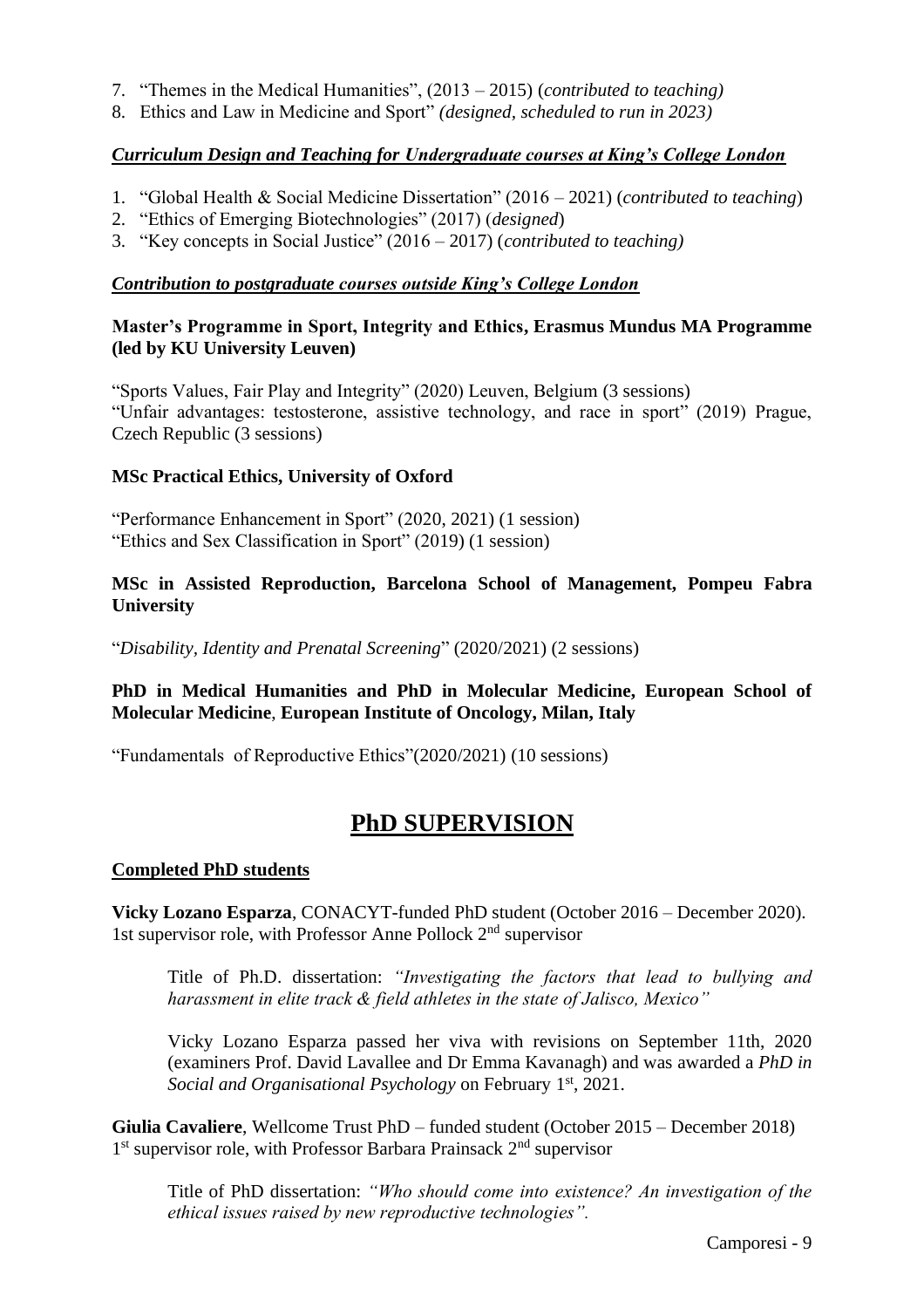Dr. Cavaliere passed her viva with minor revisions on January 15, 2019 (examiners Prof Steven Wilkinson and Prof Mike Parker) and was awarded a *PhD in Bioethics & Society* on June 1st, 2019. Dr Cavaliere is a Lecturer in Values Ethics, and Professional Practice, at the University of Lancaster.

**Edgar Rene Ruiz Lopez**, CONACYT PhD student (January 2017-July 2018) 2<sup>nd</sup> supervisor role, with Professor Bronwyn Parry 1st supervisor

Title of PhD dissertation: *"Investigating exploitation and informed consent in surrogate contracts in Mexico – an empirical ethics approach".*

I acted as Edgar's supervisor from January 2017 to July 2018 (date of his successful MPhil to PhD upgrade).

#### **Current PhD students**

**Dr Sara Dahlen**, LISS-DTC funded PhD student (October 2021-September 2024) 1<sup>st</sup> supervisor role, with Professor Elseljin Kingma 2<sup>nd</sup> supervisor

Provisional title of Ph.D. dissertation: *'Genetic sex and uterine donation? Reexamining the Montreal Criteria for the Ethical Feasibility of Uterine Transplantation*

**Dr Sandra Loder**, ESCR-funded PhD student (October 2019 – September 2022) 1<sup>st</sup> supervisor role, with Dr Amy Hinterberger 2<sup>nd</sup> supervisor

Provisional title of Ph.D. dissertation: *"Morally neutral objects? Investigating the expert discourses around synthetic embryos in Germany and UK."*

**Dr Caitlin Gardiner** (second supervisor, with Dr Michelle Pentecost as primary supervisor). Caitlin Gardiner is a former MSc student in Bioethics & Society who is starting her PhD on February 1<sup>st</sup>, 2022, with funding from UKRI.

Provisional title of Ph.D. dissertation "*Trajectories: The social science of developmental pathways to health from preconception to childhood in South Africa"*

# **INNOVATION, IMPACT AND ENGAGEMENT PORTFOLIO**

A full list of my media, public engagement and outreach work (2012 – present) can be found here: https://silviacamporesiresearch.org/media-work/

#### *Podcasts*

#### **King's College London, "World, We've Got This: Ethics and Pandemic"**

In this episode of World: We Got This, aired on July 9th, 2020, host Julia Stepowska interviewed Caitlin Gardiner, an A&E doctor in London and a King's master's student in Bioethics & Society, and me to explore our personal experiences living and working in the UK, Italy and South Africa during this strange time and how bioethics comes into practice. <https://soundcloud.com/worldwegotthis/sets/world-we-got-this-in>

#### **University of California, San Francisco Medical Humanities, "From bench, to bedside"**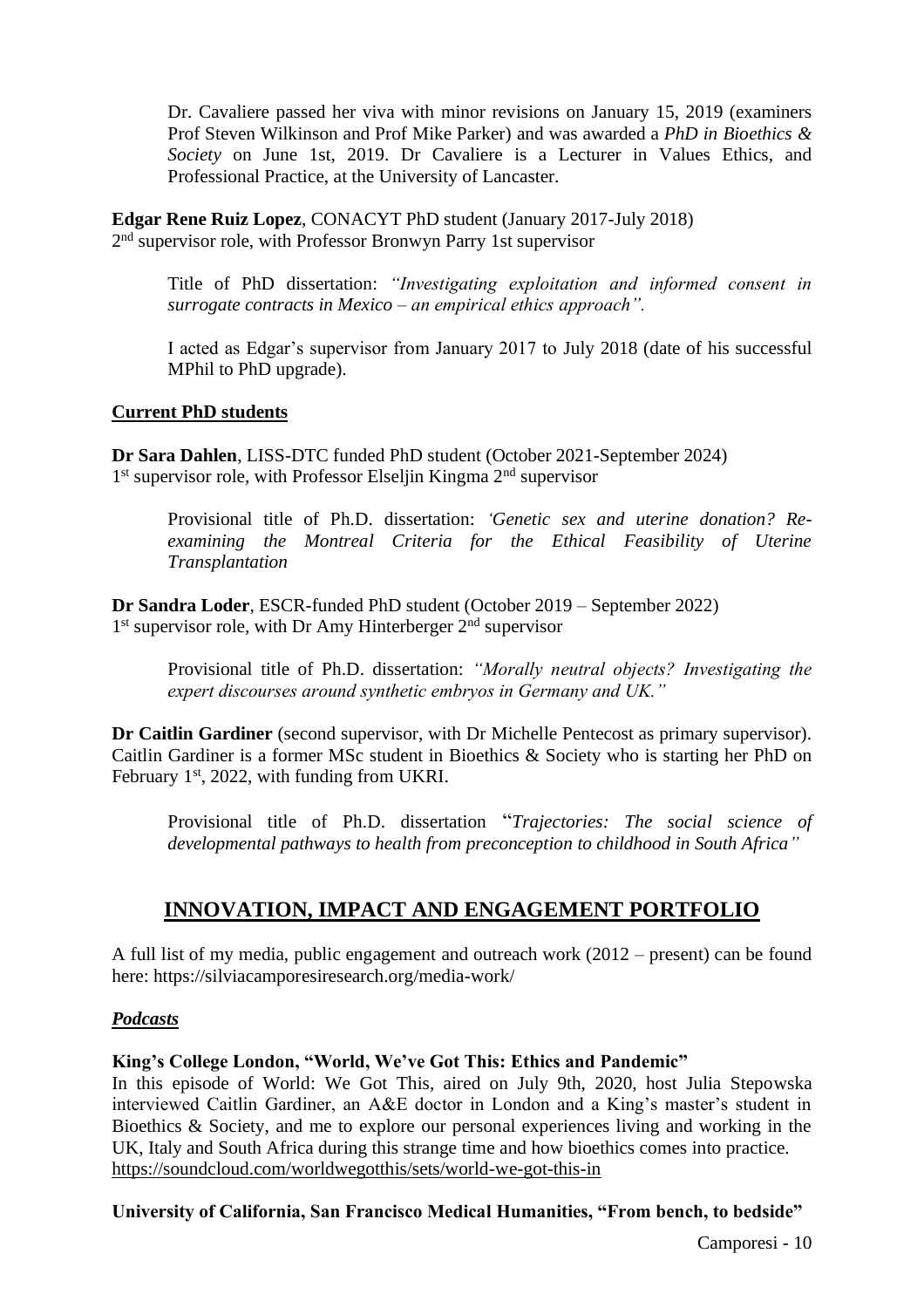In this podcast, aired on April 28th, 2016, Professor Brian Dolan, editor of UC Medical Humanities Press, interviewed me to discuss my book, with topics including genome editing technologies to alter the human embryo and to select children's traits, genetic technologies to enhance athletic performance, and doping in professional sport:

[https://soundcloud.com/brian-dolan-250580185/ucmh-press-interviews-dr-silvia-camporesi](https://soundcloud.com/brian-dolan-250580185/ucmh-press-interviews-dr-silvia-camporesi-on-her-book-about-doping-in-sports-and-editing-embryos)[on-her-book-about-doping-in-sports-and-editing-embryos](https://soundcloud.com/brian-dolan-250580185/ucmh-press-interviews-dr-silvia-camporesi-on-her-book-about-doping-in-sports-and-editing-embryos)

### **Radio and Television Commentary and Expert Opinion**

*Al Jazeera Inside Story* (May 2019, Television) Commentary on CAS ruling against Caster Semenya: [https://www.aljazeera.com/programmes/insidestory/2019/05/athletics-rules-unfairly-target](https://www.aljazeera.com/programmes/insidestory/2019/05/athletics-rules-unfairly-target-caster-semenya-190502192112795.html)[caster-semenya-190502192112795.html](https://www.aljazeera.com/programmes/insidestory/2019/05/athletics-rules-unfairly-target-caster-semenya-190502192112795.html)

*BBC Radio 5* (May 2019, Radio) Commentary on CAS ruling against Caster Semenya: <https://www.bbc.co.uk/sounds/play/p0769g7f>

*BBC Radio London* (May 2019)

Commentary on CAS ruling against Caster Semenya: [https://www.bbc.co.uk/sounds/play/p0769g7f?fbclid=IwAR1BVHBoJc9R5TxHMJAZHkXN](https://www.bbc.co.uk/sounds/play/p0769g7f?fbclid=IwAR1BVHBoJc9R5TxHMJAZHkXNjLx5caiZYOw3StVnNhck81XJ6tqMuIQ2ajg) [jLx5caiZYOw3StVnNhck81XJ6tqMuIQ2ajg](https://www.bbc.co.uk/sounds/play/p0769g7f?fbclid=IwAR1BVHBoJc9R5TxHMJAZHkXNjLx5caiZYOw3StVnNhck81XJ6tqMuIQ2ajg)

### *BBC Inside Science* (April 2019, Radio)

Commentary on experiments carried out at Yale University to reanimate pig heads: <https://www.bbc.co.uk/programmes/m00046sj>

#### *BBC Big Questions* (June 2017, Television)

Panelist for episode "Is it ethical to interfere with the genome?": <http://www.bbc.co.uk/iplayer/episode/b08vg018/the-big-questions-series-10-episode-20>

# **BBC News Hour Extra** (July 2016, Radio)

Commentary for: "A flickering flame: Is the Olympic ideal dead?": <http://www.bbc.co.uk/programmes/p04263n3>

# **BBC World Service** (March 2015, Radio)

Commentary on Dutee Chand's case: <https://soundcloud.com/bbc-world-service/what-makes-a-woman>

# **BBC Have Your Say** (March 2015, Radio)

Commentary on Dutee Chand's case: <http://www.bbc.co.uk/programmes/p02m31rq>

# **BBC Radio 4 News** (March 2015, Radio)

Commentary on Dutee Chand's case: <http://www.bbc.co.uk/programmes/b05mrc53>

# **BBC World News** (February 2015, Television)

Commentary on the case of eugenics victims receiving compensation for sterilization in Virginia:

<https://www.youtube.com/watch?v=-kDev7pyloM>

# **Print Media Op-eds and Commentary**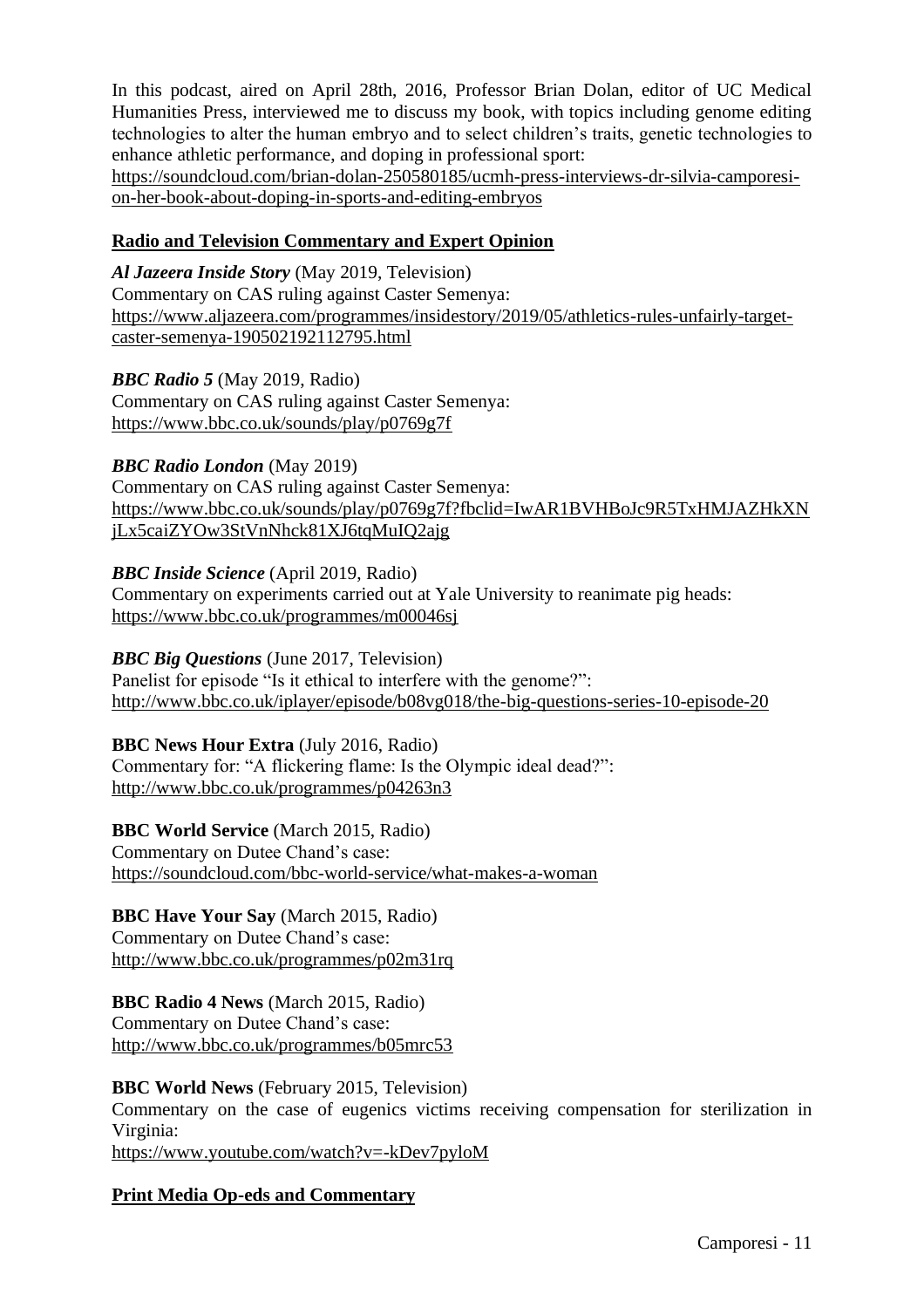# **The Conversation:**

Camporesi, S. (2016, August 9). Why Caster Semenya and Dutee Chand deserve to compete (and win) at Rio 2016. [https://theconversation.com/why-caster-semenya-and-dutee-chand](https://theconversation.com/why-caster-semenya-and-dutee-chand-deserve-to-compete-and-win-at-rio-2016-63727)[deserve-to-compete-and-win-at-rio-2016-63727](https://theconversation.com/why-caster-semenya-and-dutee-chand-deserve-to-compete-and-win-at-rio-2016-63727)

Camporesi, S. (2015, November 4). The last psychopath: using the brain to root out disorder. <https://theconversation.com/the-last-psychopath-using-the-brain-to-root-out-disorder-50137>

Camporesi, S., & Marks, L. (2015, October 7). The public must speak up about gene editing – beyond embryo modification. [https://theconversation.com/the-public-must-speak-up-about](https://theconversation.com/the-public-must-speak-up-about-gene-editing-beyond-embryo-modification-48623)[gene-editing-beyond-embryo-modification-48623](https://theconversation.com/the-public-must-speak-up-about-gene-editing-beyond-embryo-modification-48623)

### **AEON:**

Camporesi, S. (2020, April 28) It didn't have to be this way. *A bioethicist at the heart of the Italian coronavirus crisis asks: why won't we talk about the trade-offs of the lockdown?* <https://aeon.co/essays/a-bioethicist-on-the-hidden-costs-of-lockdown-in-italy>

Camporesi, S. (2017, February 28) Who is a sportswoman? Elite female athletes are subjected to invasive gender tests, and hormone treatments if they fail. This is deeply unfair. <https://aeon.co/essays/sports-culture-binds-us-to-gender-binaries-this-is-unfair>

Camporesi, S., & Knuckles, J. A. (2016, July 22). The solution to doping is to extend the blame beyond athletes. [https://aeon.co/ideas/the-solution-to-doping-is-to-extend-the-blame](https://aeon.co/ideas/the-solution-to-doping-is-to-extend-the-blame-beyond-athletes)[beyond-athletes](https://aeon.co/ideas/the-solution-to-doping-is-to-extend-the-blame-beyond-athletes)

#### **The Huffington Post:**

All opinion pieces can be found here: <https://www.huffingtonpost.com/author/silvia-camporesi-206>

Camporesi, S. (2016, September 19). Genome Editing, Bioethics, Policy and Politics in the UK and in the US.

Camporesi, S., & Cavaliere, G. (2016, September 15). Shortage Of Organs For Transplantation — Is More Research on Human-Animal Chimeras the Right Approach?

Camporesi, S. (2016, July 29). Clear Skies Overhead for Dutee Chand, But Clouds Loom on the Horizon.

Camporesi, S. (2016, June 18). Bioethics as a Profession: Expertise and Accountability for the Gene Editing Debate.

Camporesi, S. (2015, November 30). CRISPR Goes to Washington: Democracy Ensues? Results From Pilot Public Engagement Project.

Camporesi, S. (2015, November 3). Ethics of Genetic Screening in 'Tomcat': What Trade Offs Are We Ready to Make to Live in a World Free From Illness?

#### **Newsweek**

Camporesi, S. (2016, August 10). Why Caster Semenya and Dutee Chand Deserve to Compete at Rio 2016: Do female athletes with high levels of testosterone have an unfair advantage?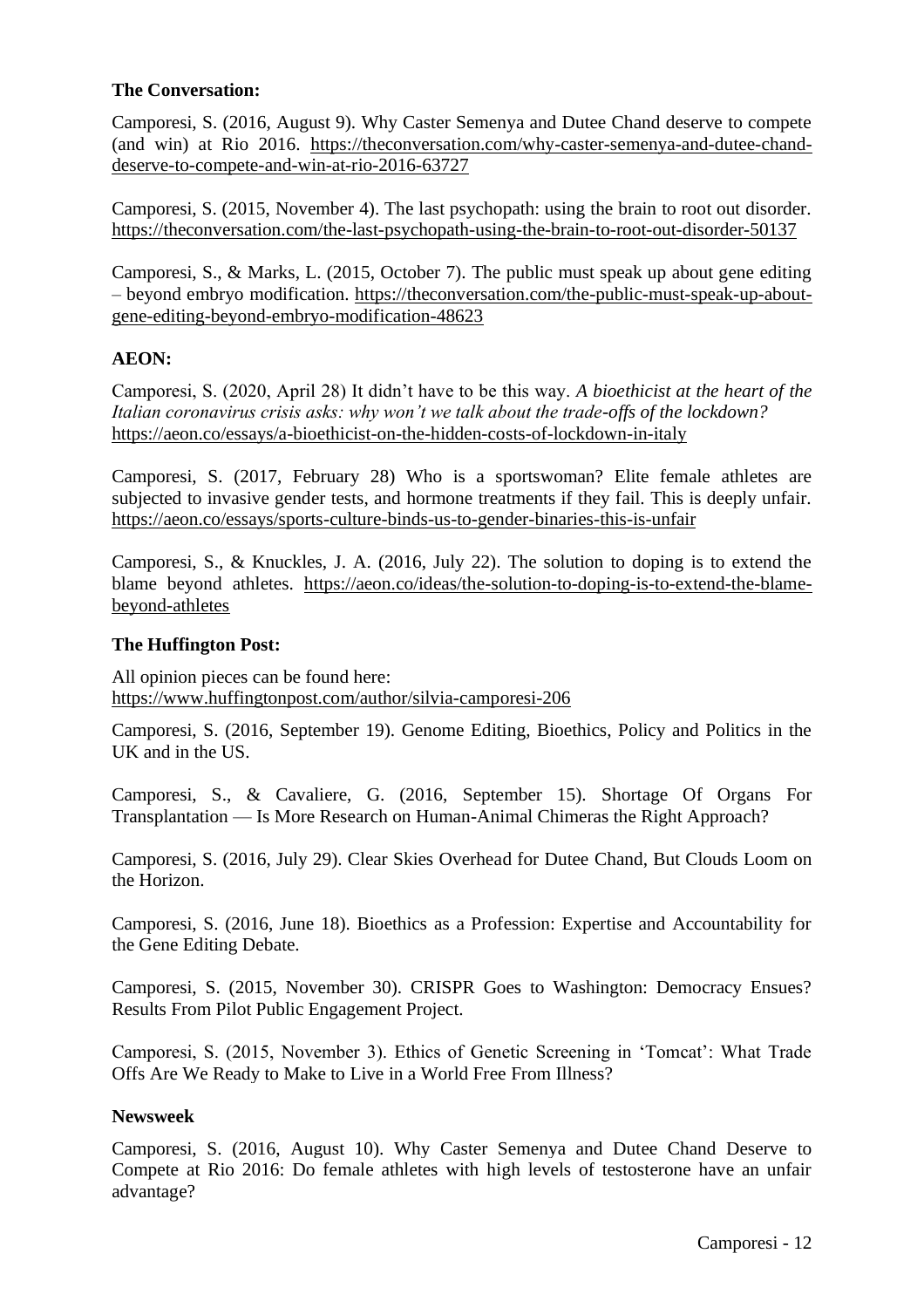# **Open Democracy**:

Marks, L., Camporesi, S., & Lind, J. (2016, March 18). This is what the public thinks about genome editing.

Marks, L., & Camporesi, S. (2015, October 15). Join the debate around genome editing.

# **Somatosphere:**

Camporesi, S. (2012, July 26). Caster Semenya and athletic excellence: a critique of Olympic sex-testing.

# **References to My Work in Mainstream Media and Professional Outlets:**

# **2019**

Touree', D. (2019, May 1<sup>st</sup>) The incredible hypocrisy of the Caster Semenya Ruling. *Vice* [https://www.vice.com/en\\_us/article/9kxb48/the-court-called-the-caster-semenya-ruling](https://www.vice.com/en_us/article/9kxb48/the-court-called-the-caster-semenya-ruling-necessary-discrimination)[necessary-discrimination](https://www.vice.com/en_us/article/9kxb48/the-court-called-the-caster-semenya-ruling-necessary-discrimination)

North, A. (2019, May 3<sup>rd</sup>) "I am a woman and I am a fast": what Caster Semenya's story says about gender and race in sports. *Vox*  [https://www.vox.com/identities/2019/5/3/18526723/caster-semenya-800-gender-race](https://www.vox.com/identities/2019/5/3/18526723/caster-semenya-800-gender-race-intersex-athletes)[intersex-athletes](https://www.vox.com/identities/2019/5/3/18526723/caster-semenya-800-gender-race-intersex-athletes)

# **2018**

Kessel, A. (2018, February 18) The unequal battle: privilege, genes, gender and power. *The Guardian*

[https://www.theguardian.com/world/2018/feb/18/the-unequal-battle-privilege-genes-gender](https://www.theguardian.com/world/2018/feb/18/the-unequal-battle-privilege-genes-gender-and-power)[and-power](https://www.theguardian.com/world/2018/feb/18/the-unequal-battle-privilege-genes-gender-and-power)

# **2016**

East, S. (2016, August 12). Should a woman's testosterone level matter in sports? *CNN* [http://edition.cnn.com/2016/08/12/health/testosterone-and-hyperandrogenism-in-female](http://edition.cnn.com/2016/08/12/health/testosterone-and-hyperandrogenism-in-female-athletes/index.html)[athletes/index.html](http://edition.cnn.com/2016/08/12/health/testosterone-and-hyperandrogenism-in-female-athletes/index.html)

Pielke Jr., R. (2016, August 3). Get ready for the coming wave of technologically enhanced athletes. *The Guardian*

[https://www.theguardian.com/science/political-science/2016/aug/03/get-ready-for-the](https://www.theguardian.com/science/political-science/2016/aug/03/get-ready-for-the-coming-wave-of-technologically-enhanced-athletes)[coming-wave-of-technologically-enhanced-athletes](https://www.theguardian.com/science/political-science/2016/aug/03/get-ready-for-the-coming-wave-of-technologically-enhanced-athletes)

Saba, A. (2016, August 25). Has gender verification made women's athletics into a sordid masquerade? *The Mail and Guardian*

[https://mg.co.za/article/2016-08-25-caster-has-gender-verification-made-womens-athletics-a](https://mg.co.za/article/2016-08-25-caster-has-gender-verification-made-womens-athletics-a-sordid-masquerade)[sordid-masquerade](https://mg.co.za/article/2016-08-25-caster-has-gender-verification-made-womens-athletics-a-sordid-masquerade)

Reid, S. (2016, August 1). Wave of controversy surrounds track star Caster Semenya. *Los Angeles Daily News*

[http://www.dailynews.com/2016/08/01/wave-of-controversy-surrounds-track-star-caster](http://www.dailynews.com/2016/08/01/wave-of-controversy-surrounds-track-star-caster-semenya/)[semenya/](http://www.dailynews.com/2016/08/01/wave-of-controversy-surrounds-track-star-caster-semenya/)

Camporesi, S. (2016, August 10). Why Caster Semenya and Dutee Chand Deserve to Compete at Rio 2016: Do female athletes with high levels of testosterone have an unfair advantage? *Newsweek*